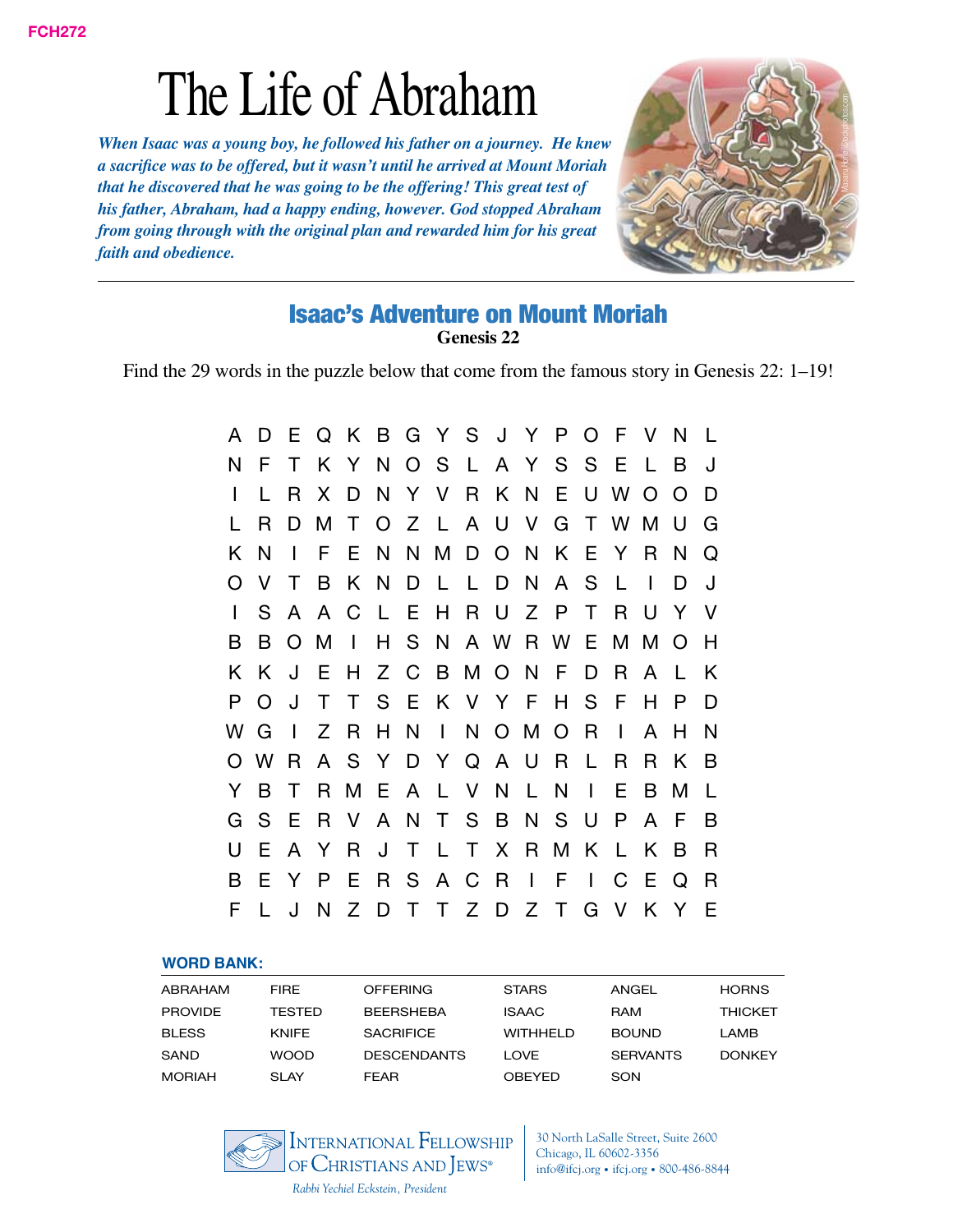#### What's in a Name? **Genesis 14–21**

Names were very important in Bible times. People often named their children for a particular reason, or renamed a place because of a particular event. God also gave people names because of a special purpose he had for them. There are many such names in the story of Abraham and Isaac. Match up the names below with their special meaning. Look up the Bible verse in the book of Genesis to help you find the right match!



### Match the Name with the Meaning . . .

- 1. Shaveh (14:17)
- 2. Moab (19:37)
- 3. Beersheba (21:31)
- 4. Ishmael (16:11)
- 5. Abraham (17:5)
- 6. Beer Lahai Roi (16:14)
- 7. Isaac (17:19)
- 8. Zoar (19:22)
- A. "Small"
- B. "Well of the Living One Who Sees Me"
- C. "Laughter"
- D. "Father of Many"
- E. "From Father"
- F. "Well of the Oath" or "Well of Seven"
- G. "God Hears"
- H. "King's Valley"



[Answer Key: 1–H ; 2–E ; 3–F ; 4–G ; 5–D ; 6–B ; 7–C ; 8–A]



30 North LaSalle Street, Suite 2600 Chicago, IL 60602-3356 info@ifcj.org • ifcj.org • 800-486-8844

*Rabbi Yechiel Eckstein, President*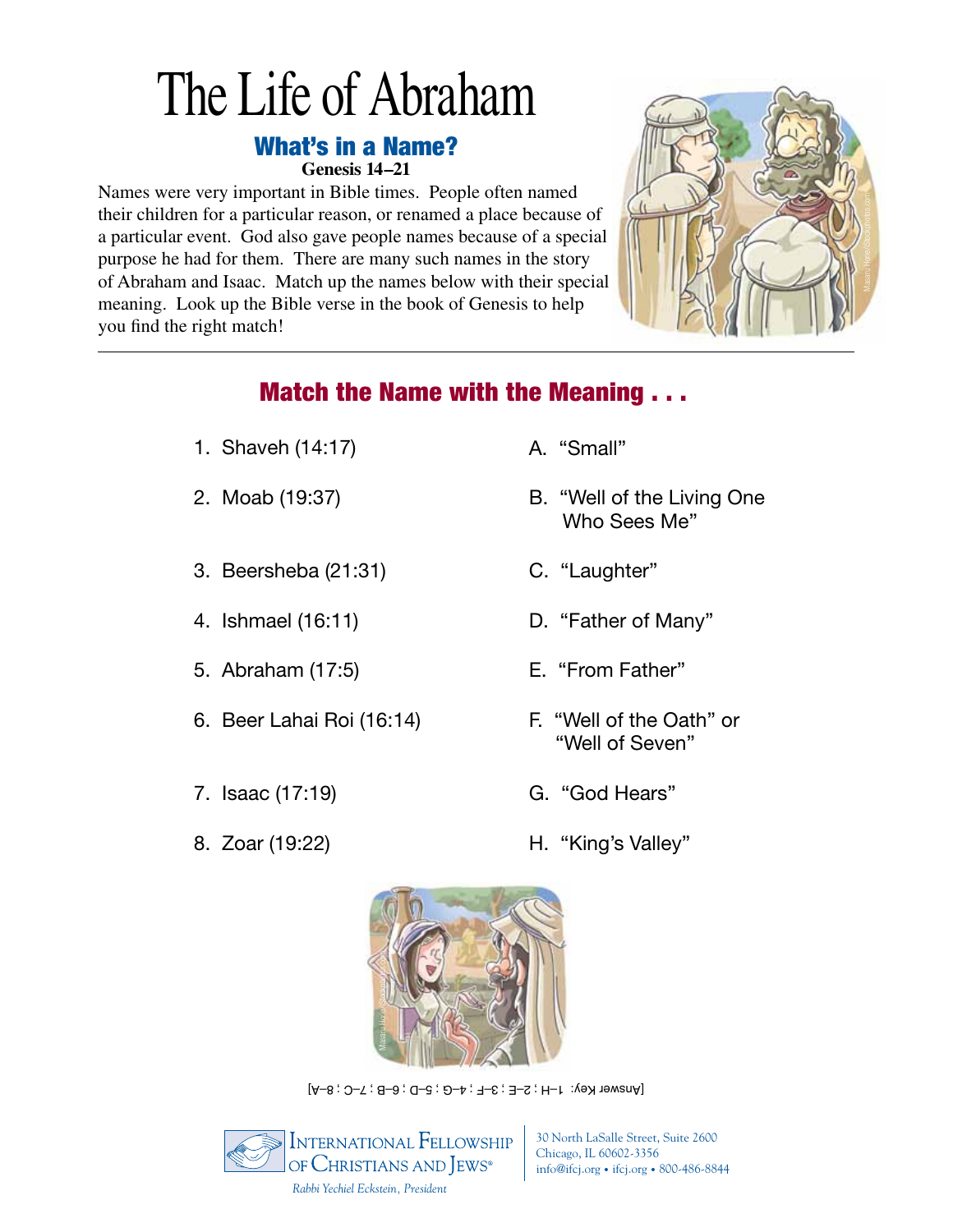## God's Promise

**Genesis 22**

After Abraham had showed his obedience to God on Mount Moriah, God made a special promise to Abraham. Using the code below, discover what the Lord told Abraham.

(Extra credit: Think about how this promise became true and tell an adult you know.)



### $\mathbb{A} \mid \mathbb{Z} \mid \mathbb{C} \mid \mathbb{C} \mid \mathbb{C} \mid \mathbb{C} \mid \mathbb{C} \mid \mathbb{C} \mid \mathbb{C} \mid \mathbb{C} \mid \mathbb{C} \mid \mathbb{C}$ <u>A | B | C | D | E | F | G | H | I | J | K | L | M | N</u> O P Q R S T U V W X Y <u>O | P | Q | R | S | T | U | V | W | X | Y | Z</u>  $\frac{1}{2}$  ,  $\frac{1}{2}$  ,  $\frac{1}{2}$  ,  $\frac{1}{2}$  ,  $\frac{1}{2}$  ,  $\frac{1}{2}$  ,  $\frac{1}{2}$  ,  $\frac{1}{2}$  ,  $\frac{1}{2}$  ,  $\frac{1}{2}$  ,  $\frac{1}{2}$  ,  $\frac{1}{2}$  ,  $\frac{1}{2}$  ,  $\frac{1}{2}$  ,  $\frac{1}{2}$  ,  $\frac{1}{2}$  ,  $\frac{1}{2}$  ,  $\frac{1}{2}$  ,  $\frac{1$ **৬ ቀ৬©© ১↑☆●©☆ %©●১১ ☆Ю**↑ \_\_\_\_ \_\_\_\_\_\_\_ \_\_\_\_\_\_  $\partial \mathscr{H} = \mathbf{Q}$ OPUATG AS OPSBEDGOOD  $\frac{1}{2}$  ,  $\frac{1}{2}$  ,  $\frac{1}{2}$  ,  $\frac{1}{2}$  ,  $\frac{1}{2}$  ,  $\frac{1}{2}$  ,  $\frac{1}{2}$  ,  $\frac{1}{2}$  ,  $\frac{1}{2}$  ,  $\frac{1}{2}$  ,  $\frac{1}{2}$  ,  $\frac{1}{2}$  ,  $\frac{1}{2}$  ,  $\frac{1}{2}$  ,  $\frac{1}{2}$  ,  $\frac{1}{2}$  ,  $\frac{1}{2}$  ,  $\frac{1}{2}$  ,  $\frac{1$ XAS THE STAND OF STAND AND \_\_\_\_\_ \_\_\_\_ \_\_\_\_\_\_\_ \_\_\_\_\_ \_\_\_ **AO A ROLE ROLLED AD ADDED ADDED** \_\_\_\_\_ \_\_\_\_\_\_\_\_\_\_\_\_. 第10回●●●●●●● Code Key: Letter:

See Genesis 22:17a for the answer.



30 North LaSalle Street, Suite 2600 Chicago, IL 60602-3356 info@ifcj.org • ifcj.org • 800-486-8844

### Decode God's Message to Abraham . . .